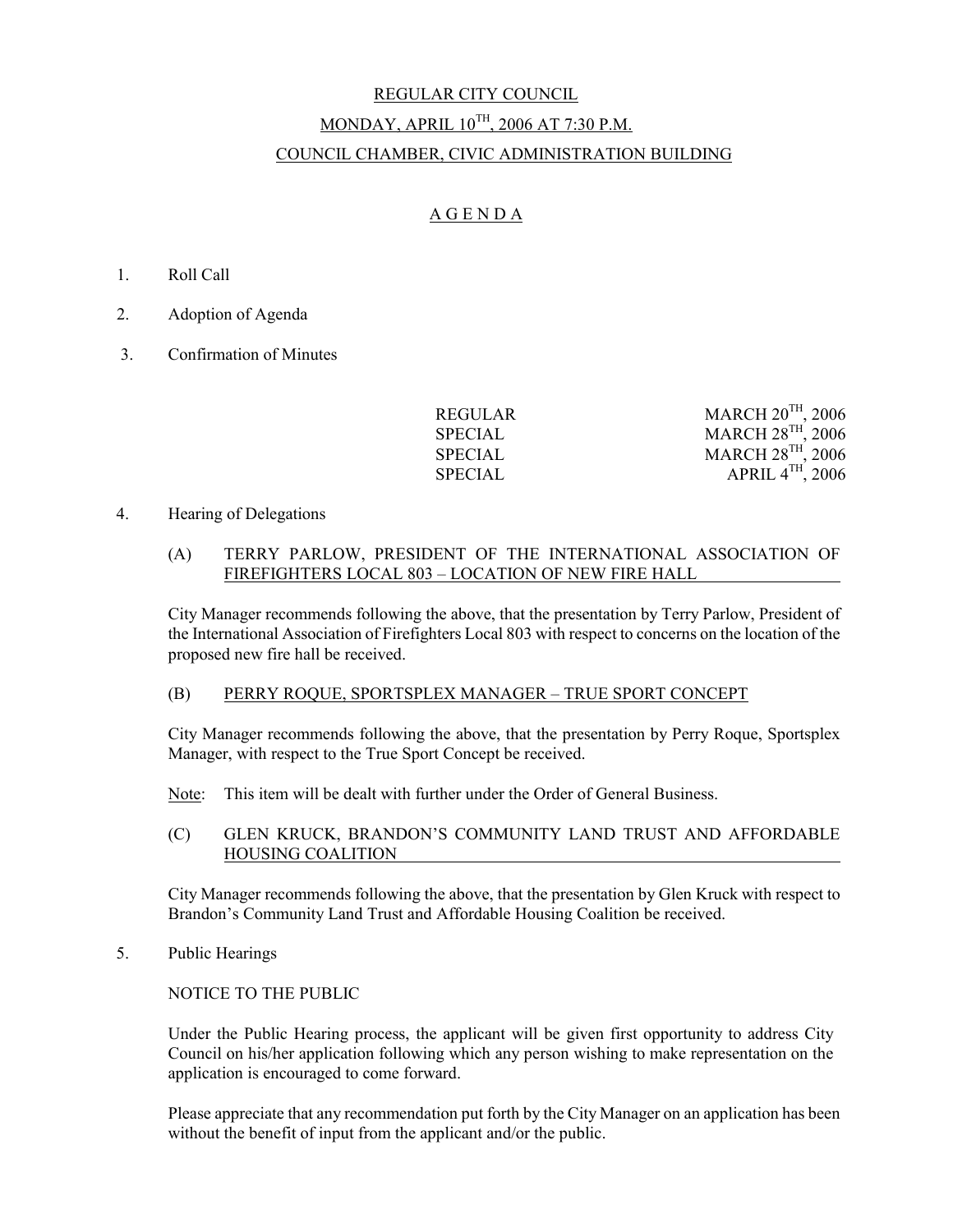#### (A) VARIATION – 1040 RICHMOND AVENUE (REID O/B/O MCMUNN & YATES BUILDING SUPPLIES (1982) LTD.)

Following receipt of all representation:

City Manager recommends that the Public Hearing with respect to the above noted application be concluded.

City Council may discuss whether to approve or reject the application once the following motion has been made.

City Manager further recommends that the variation application by Trent Reid, applicant on behalf of owner, McMunn & Yates (1982) Ltd, to vary the minimum required side yard from 3m (9.8') to 1.5m (4.9') to accommodate the construction of an accessory storage building at 1040 Richmond Avenue (Lot 3, Plan 43636 BLTO) be approved, whereby such approval is hereby granted in accordance with the intent of the application dated February  $27<sup>th</sup>$ , 2006, the letter of intent and the attached drawing, subject to the owner or successor entering into an access agreement with the owner of the portion of Ottawa Avenue that is currently in the process of being closed.

## (B) VARIATION – 91 FALCON CRESCENT (WINTERS)

Following receipt of all representation:

City Manager recommends that the Public Hearing with respect to the above noted application be concluded.

City Council may discuss whether to approve or reject the application once the following motion has been made.

City Manager further recommends that the variation application by Garry and Lorraine Winters to reduce the minimum required rear yard from 7.6m  $(25')$  to  $4.572m$   $(15')$  to accommodate the construction of a sunroom at 91 Falcon Crescent (Lot 14, Block 2, Plan 36846 BLTO), be approved whereby such approval is hereby granted in accordance with the intent of the application dated March 1<sup>st</sup>, 2006 the letter of intent dated February 28<sup>th</sup>, 2006, and the attached drawing.

(C) BY-LAW NO 6827 TO AMEND ZONING BY-LAW NO. 6642 WITH RESPECT TO REGULATIONS PERTAINING TO THE CR COMMERCIAL RESTRICTED ZONE, AND REZONING 1701 AND 1704 LORNE AVENUE FROM CR COMMERCIAL RESTRICTED ZONE TO RSF RESIDENTIAL SINGLE FAMILY ZONE

City Manager recommends that the Public Hearing regarding By-law No. 6827 to amend By-law No. 6642 with respect to regulations pertaining to the "CR" Commercial Restricted Zone and to rezone property located at 1701 Lorne Avenue (Lots 1/4, Block 51, Plan 2) and 1704 Lorne Avenue (Lots 12/15, Block 18, Plan 2) from CR Commercial Restricted Zone to RSF Residential Single Family Zone be concluded.

#### Notes:

1. Please refer to the written representation from Mr. Marlow Kirton dated April  $4<sup>th</sup>$ , 2006 in opposition to the regulations pertaining to the CR Zone, and in support of the rezoning of 1701 and 1704 Lorne Avenue.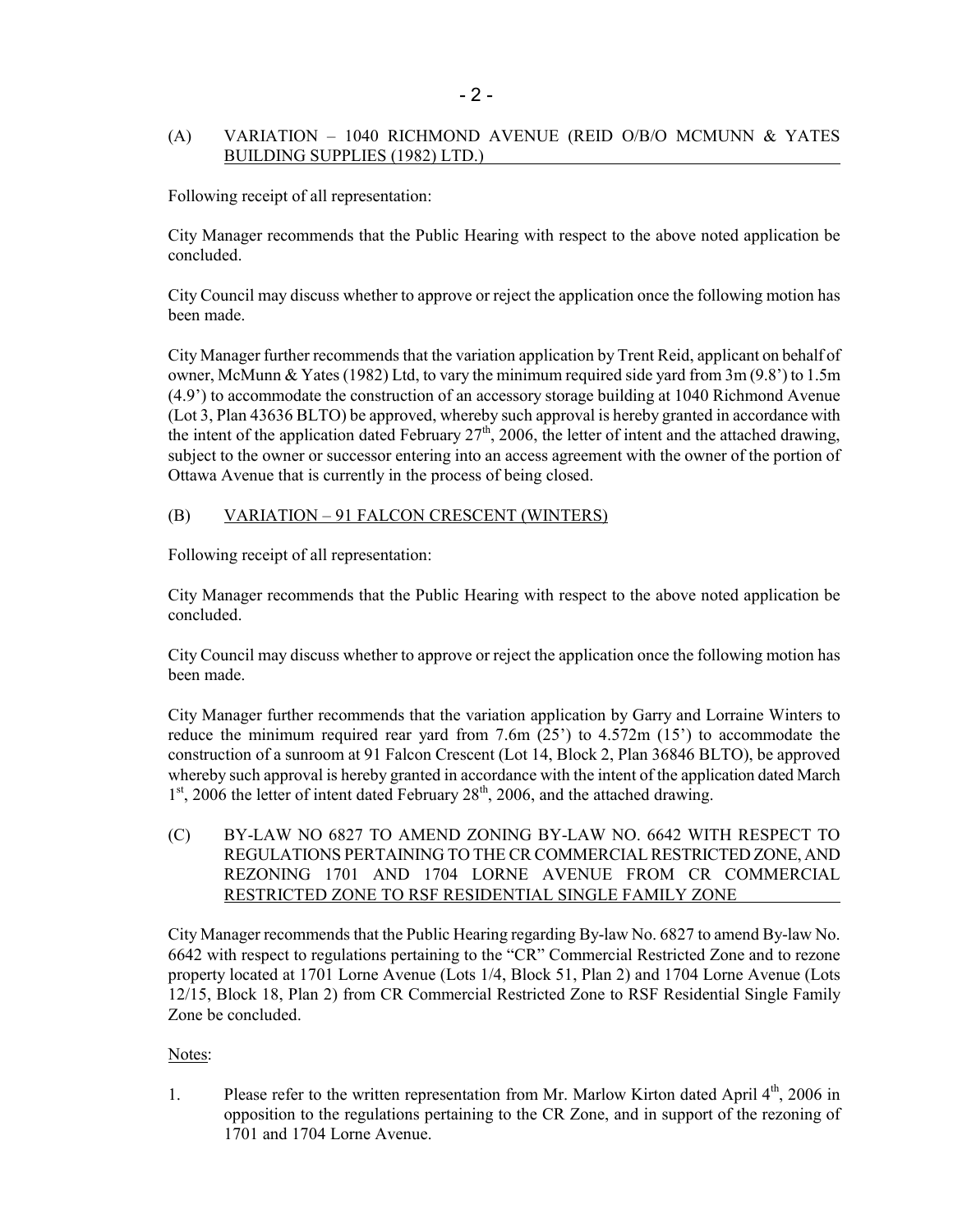- 3 -
- 2. This item will be dealt with further under the Order of By-laws.
- (D) BY-LAW NO. 6828 TO AMEND ZONING BY-LAW NO. 6642 ALLOWING SECONDARY SUITES AS A PERMITTED USE IN ALL RESIDENTIAL ZONES WITH THE EXCEPTION OF THE RMD RESIDENTIAL MOBILE/MODULAR HOME ZONE AND AMENDING THE DEFINITION OF "FAMILY"

City Manager recommends that the Public Hearing regarding By-law No. 6828 to amend By-law No. 6642 with respect to making secondary suites a permitted use in all residential zones with the exception of the RMH Residential Modular/Mobile Home Zone, and amending the definition of "family" be concluded.

Note: This item will be dealt with further under the Order of By-laws.

- 6. Communications & Petitions
- 7. Committee Reports

## (A) MUNICIPAL HERITAGE ADVISORY COMMITTEE FEBRUARY  $20^{TH}$ ,  $2006$

The Municipal Heritage Advisory Committee recommends that the report of its meeting held February  $20<sup>th</sup>$ , 2006 be received.

The Municipal Heritage Advisory Committee recommends that arrangements be made in conjunction with the Manitoba Baseball Hall of Fame induction ceremonies, to provide transportation from Morden, Manitoba and accommodations in Brandon to Mr. Dirk Gibbons and Mr. Armando Vazquez for the purpose of attending the unveiling of a commemorative plaque to recognize the Brandon Greys Baseball team and the Mandak League, with related expenses to be funded through the Heritage Administration budget.

## (B) GRANTS REVEW COMMITTEE REPORT MARCH 22<sup>ND</sup>, 2006

The Grants Review Committee recommends that the report of its meeting held March  $22<sup>nd</sup>$ , 2006 be received.

The Grants Review Committee recommends that the sum of One Hundred Ninety-Two Thousand Five Hundred Forty-Seven Dollars (\$192,547.00) be distributed as grants for the year 2006 to those organizations and groups included in the List of Recommended Grant Recipients – 2006 attached to and forming part of the Grants Review Committee report dated March  $22<sup>nd</sup>$ , 2006.

- 8. Enquiries
- 9. General Business

## (A) PARTICIPATION IN THE TRUE SPORT MOVEMENT

City Manager recommends that the Council of the City of Brandon recognize and affirm the core principles of True Sport as follows:

- Go For It Always rise to the challenge. Discover how good you can be.
- Play Fair Play honestly and obey the rules. Winning is only real when competition is fair.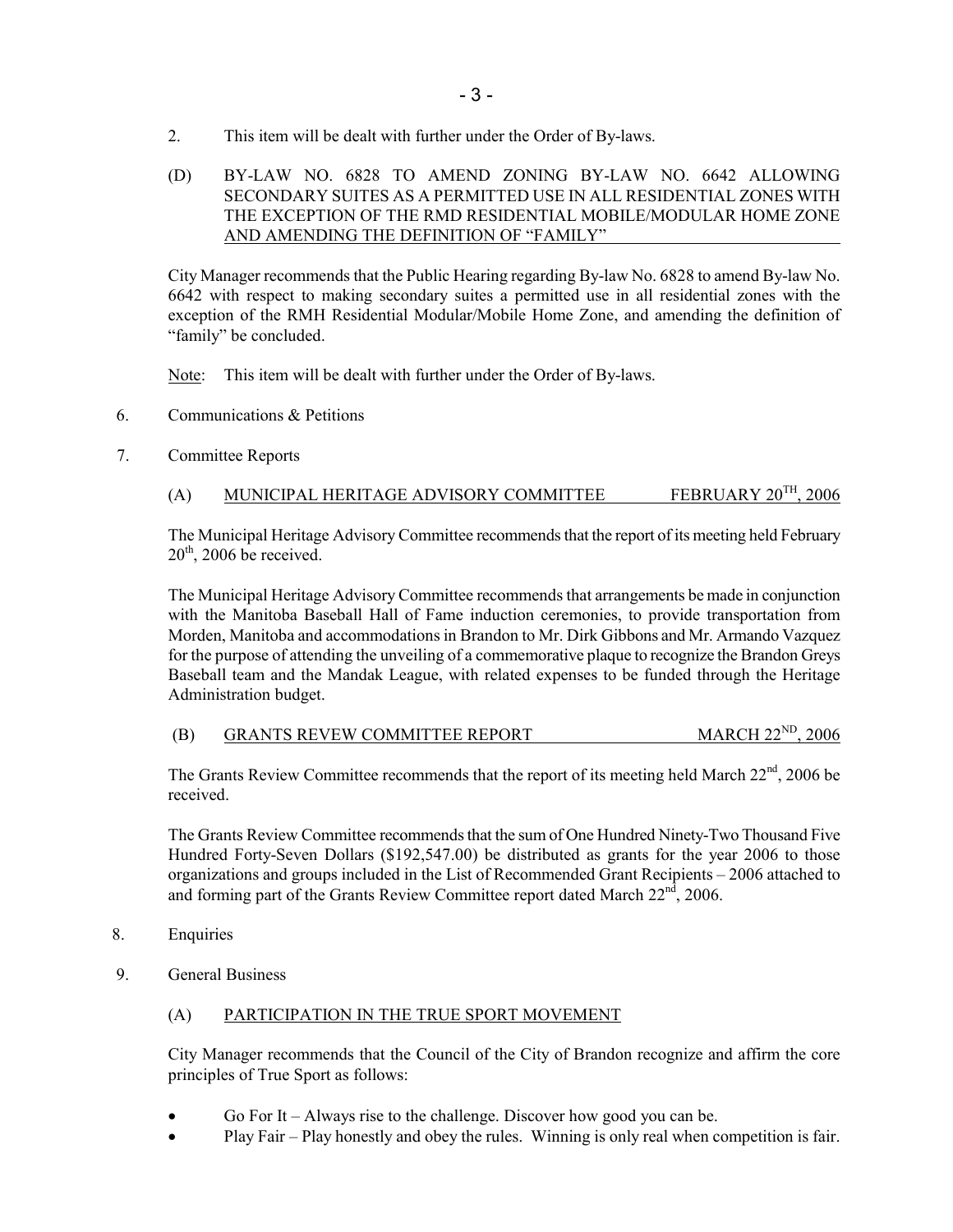- Respect Others Respect teammates, competitors and officials, both on and off the field. Win with dignity and lose with grace.
- Keep It Fun Have a good time. Keep a positive attitude and contribute to a positive atmosphere.
- Stay Healthy Respect your body. Keep in Shape. Avoid unsafe activities.
- Give Back Do something that helps your community.

and in doing so, support and endorse the True Sport concept and proclaim itself as a True Sport Community.

# (B) FREEDOM OF THE CITY OF BRANDON –  $1<sup>ST</sup>$  REGIMENT ROYAL CANADIAN HORSE ARTILLERY

City Manager recommends that by Order of the Council of the City of Brandon duly assembled in session this 10<sup>th</sup> Day of April in the year of Our Lord Two Thousand and Six, it is hereby decreed that the Freedom of the City be conferred upon all:

Soldiers

#### Of

#### The First Regiment Royal Canadian Horse Artillery

in recognition of the high esteem in which all Gunners are held by the Citizens of Brandon and of their many years of loyal and devoted service to our beloved Queen and Country, we do, by these presents, confer upon you the right, honour and distinction of exercising all customary regimental privileges when parading or marching through the streets of this City on ceremonial occasions and in particular, The Freedom of the City of Brandon Parade to be held September 30<sup>th</sup>, 2006.

#### (C) CONSENT FORM – FEDERATION OF CANADIAN MUNICIPALITIES BOARD OF DIRECTORS ELECTION

City Manager recommends that the City of Brandon assume the cost of Councillor D. Jessiman attending meetings of the Federation of Canadian Municipalities' National Board of Directors in the event he is elected to said Board.

#### (D) APPOINTMENT OF YOUTH MEMBER ON COUNCIL

City Manager recommends that a youth member be appointed to sit on City Council and to participate in its deliberations at all of its meetings open to the public on a trial basis commencing in the first week of September, 2006 and ending in the last week of August, 2007 whereby the youth member shall:

- (i) be less than 18 years of age or enrolled as a full-time student in a school;
- (ii) be a resident of the City of Brandon;
- (iii) not be counted for the purpose of determining a quorum or deciding a vote of City Council; and
- (iv) be selected on a rotating basis from an eleven member Youth Council.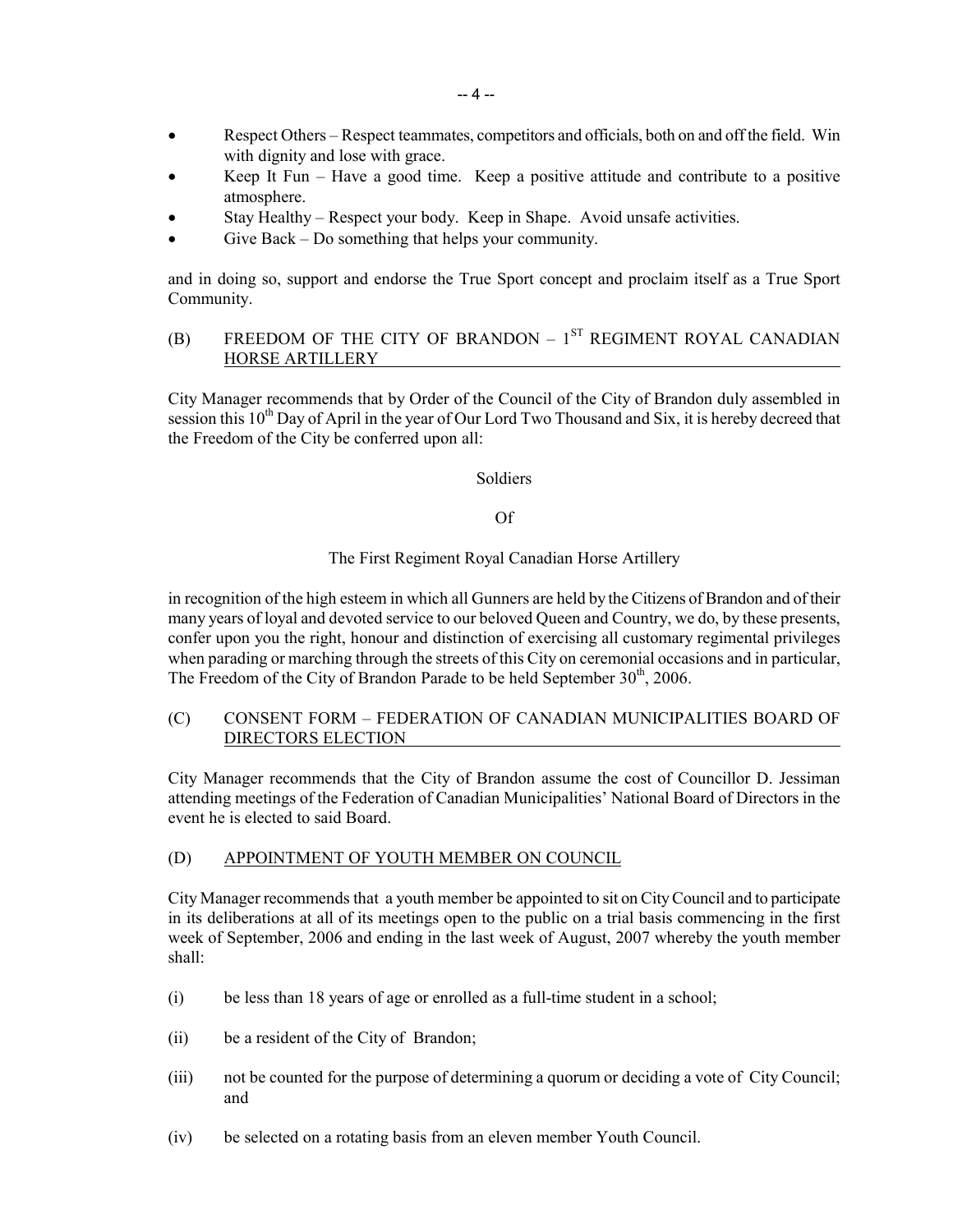#### (E) CONTRACT WITH INTERNATIONAL PAPER INDUSTRIES FOR RECYCLING SERVICES

Councillor Smale recommends that a report on the contract with International Paper Industries for recycling services be brought back to Council for information.

#### (F) FINANCIAL SUPPORT – MANITOBA BASEBALL HALL OF FAME

Councillor Black recommends that the City of Brandon offer to the Manitoba Baseball Hall of Fame to pay one-half of the costs of bringing Dirk Gibbons and Armando Vazquez to the Manitoba Hall of Fame Induction Ceremony to be held in Morden, Manitoba on June 3<sup>rd</sup>, 2006 and their subsequent trip to Brandon for the commemoration of their role with the Brandon Greys 1948-1951 team;

and further, that the City of Brandon purchase a table at the Manitoba Baseball Hall of Fame induction dinner to be held June  $3<sup>rd</sup>$ , 2006 for members of Council and/or City staff to attend the induction of the 1948-1951 Brandon Greys Baseball Team into the Manitoba Baseball Hall of Fame.

#### (G) REVIEW OF REMEDIATION MEASURES FOR SITE OF PROPOSED FIRE HALL

Councillor Black recommends that a person or persons with expertise and knowledge related to environmental health and the health and safety considerations that must be addressed in the evaluation of contaminated sites, be employed to review the report and other materials that informed City Council in making its decision regarding the construction of a Fire Hall on the Weiss/Imperial Oil property located at 1<sup>st</sup> Street and Rosser Avenue with the following objectives:

- (i) to determine a proper evaluation of the extent of contamination and identify the precise nature of the measures required to remedy the situation in determining whether or not all of the tests required have been completed; and
- (ii) to determine whether the remediation measures that have been developed will in fact, remedy the site so that the Fire Hall is safe and healthy for the people who will be required to work there.

#### (H) NEW FIRE STATION

Councillor Rice recommends that in view of the continuing concerns about the safety and health implications of constructing a Fire Station or a Public Safety Building on the former Weiss/Imperial Oil property at the corner of 1<sup>st</sup> Street and Rosser Avenue East be it resolved that Council's decision of March 13<sup>th</sup>, 2006 to proceed with the construction of a Fire Station at this location be reconsidered;

and further, be it resolved that Council undertake to find an alternate location for a new Fire Station or Public Safety Building as soon as possible;

and further, be it resolved that the City proceed immediately with the complete clean-up of the Weiss/Imperial Oil property bound by 1<sup>st</sup> Street, Rosser Avenue, Russell Street and Pacific Avenue and other parts of the Weiss property which may be contaminated.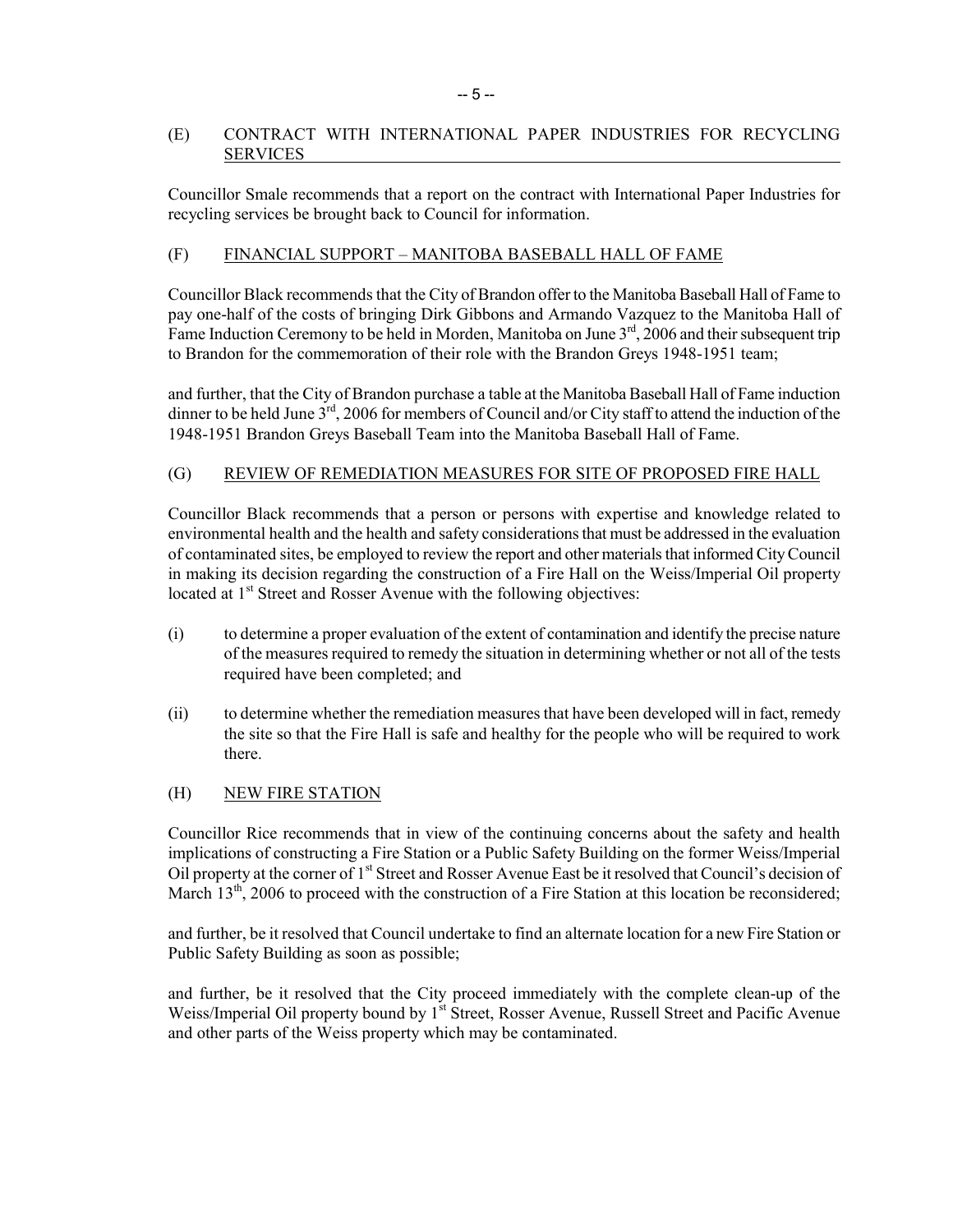#### 10. By-laws

NO. 6802 - TO AMEND COMPLIANCE BY-LAW NO. 6664 TO PROVIDE A MORE EFFECTIVE MEANS FOR ENSURING COMPLIANCE WITH CITY OF BRANDON BY-LAWS  $2^{ND}$  AND  $3^{RD}$  READINGS

City Manager recommends that By-law No. 6802 to amend Compliance By-law No. 6664 with respect to providing a more effective means for ensuring compliance with City of Brandon by-laws, be read a second time.

City Manager recommends that this by-law be read a third and final time.

| NO. 6822 | $\overline{\phantom{0}}$ | 2006 TAX LEVY BY-LAW |
|----------|--------------------------|----------------------|
|          |                          | $1SI$ READING        |

City Manager recommends that By-law No. 6822 being the 2006 Tax Levy By-law be read a first time.

NO. 6823 - TO AMEND TRAFFIC BY-LAW NO. 5483 REGARDING TEMPORARY SIGNS ON PUBLIC RIGHTS-OF-WAY  $1<sup>ST</sup>$  READING

City Manager recommends that By-law No. 6823 to amend Traffic By-law No. 5483 with respect to temporary signs on public rights-of-way be read a first time.

NO. 6827 - TO AMEND ZONING BY-LAW NO. 6642 WITH RESPECT TO REGULATIONS PERTAINING TO THE CR COMMERCIAL RESTRICTED ZONE, AND TO REZONE PROPERTY LOCATED AT 1701 AND 1704 LORNE AVENUE FROM CR COMMERCIAL RESTRICTED ZONE TO RSF RESIDENTIAL SINGLE FAMILY ZONE  $2^{ND}$  READING

 City Manager recommends that By-law No. 6827 to amend By-law No. 6642 with respect to regulations pertaining to the CR Commercial Restricted Zone and to rezone property located at 1701 Lorne Avenue (Lots 1/4, Block 51, Plan 2 BLTO) and 1704 Lorne Avenue (Lots 12/15, Block 18, Plan 2 BLTO) from CR Commercial Restricted Zone to RSF Residential Single Family Zone be read a second time.

Note: Given the letter of opposition received, this by-law can only receive  $2<sup>nd</sup>$  reading at this time.

NO. 6828 - TO AMEND ZONING BY-LAW NO. 6642 ALLOWING SECONDARY SUITES AS A PERMITTED USE IN ALL RESIDENTIAL ZONES WITH THE EXCEPTION OF THE RMH RESIDENTIAL MOBILE/MODULAR HOME ZONE AND AMENDING THE DEFINITION OF "FAMILY"  $2^{ND}$  AND  $3^{RD}$  READINGS

 City Manager recommends that By-law No. 6828 to amend By-law No. 6642 with respect to making secondary suites a permitted use in all residential zones with the exception of the RMH Residential Modular/Mobile Home Zone, and amending the definition of "family" be read a second time.

City Manager recommends that this by-law be read a third and final time.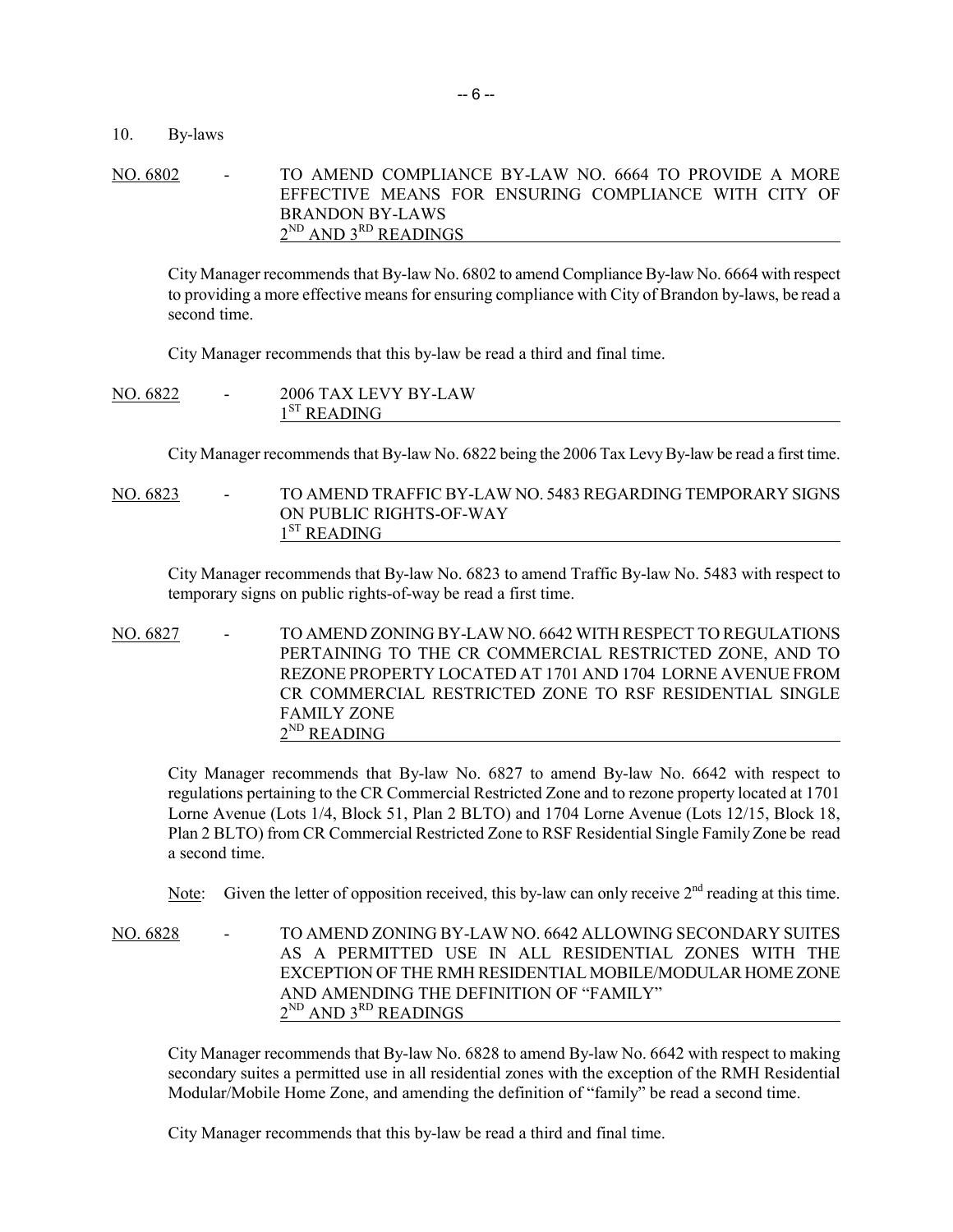#### NO. 6830 - TO PROVIDE FOR THE REMUNERATION OF COUNCIL MEMBERS FOR THE YEAR 2007 AND SUBSEQUENT YEARS 2<sup>ND</sup> AND 3<sup>RD</sup> READINGS

City Manager recommends that By-law No. 6830 to provide for the remuneration of members of Council for the year 2007 and for each year thereafter, be read a second time.

City Manager recommends that this by-law be read a third and final time.

#### NO. 6831 - TO AMEND BY-LAW NO. 6817 BEING THE 2006 SCHEDULE OF FEES FOR SERVICES AND ACTIVITIES PROVIDED BY THE CITY OF BRANDON  $1<sup>ST</sup>$  READING

City Manager recommends that By-law No. 6813 to amend Schedule of Fees By-law No. 6817 to include changes to the Compliance Fine Schedule, license fees, and various services charges be read a first time.

#### NO. 6832 - TO AMEND BUSINESS LICENSING BY-LAW NO. 6009 TO INCLUDE SPECIAL LICENSE CONDITIONS FOR PUBLIC TRADE SHOWS  $1<sup>ST</sup>$  READING

 City Manager recommends that By-law No. 6832 to amend Business Licensing By-law No. 6009 to include special license conditions for public trade shows be read a first time.

## NO. 6834 - TO NAME THE EAST/WEST SERVICE ROAD ON 18<sup>TH</sup> STREET NORTH BETWEEN BRAECREST DRIVE AND CLARE AND BELL AVENUES  $2^{ND}$  AND  $3^{RD}$  READINGS

City Manager recommends that By-law No. 6834 to name the East/West service road on  $18<sup>th</sup>$  Street North between Braecrest Drive and Clare and Bell Avenues, be read a second time.

City Manager recommends that this by-law be read a third and final time.

NO. 6835 - TO CLOSE AND CONVEY A PORTION OF THE NORTH/SOUTH LANE AND THE EAST/WEST LANE TO 4TH STREET AND OPEN AN EAST/WEST LANE TO 3RD STREET IN BLOCK 32, PLAN 2  $1<sup>ST</sup>$  READING

 City Manager recommends that By-law No. 6835 to close and convey that portion of the North/South land and the East/West lane to 4<sup>th</sup> Street and to open an East/West lane to 3<sup>rd</sup> Street in Block 32, Plan 2 be read a first time.

NO. 6836 - TO PROVIDE FOR THE BORROWING OF FUNDS FOR THE REMEDIATION OF PROPERTY AT 1<sup>ST</sup> STREET AND ROSSER AVENUE AND THE CONSTRUCTION OF A FIRE STATION AND COMMUNICATIONS CENTRE BY THE ISSUE AND SALE OF DEBENTURES 1<sup>ST</sup> READING

 City Manager recommends that By-law No. 6836 to provide for the borrowing of funds by the issue and sale of debentures in the amount of \$8,672,000 to be used for the remediation of the property located at the northeast corner of 1<sup>st</sup> Street and Rosser Avenue and the construction of a Fire Station and Communication Centre be read a first time.